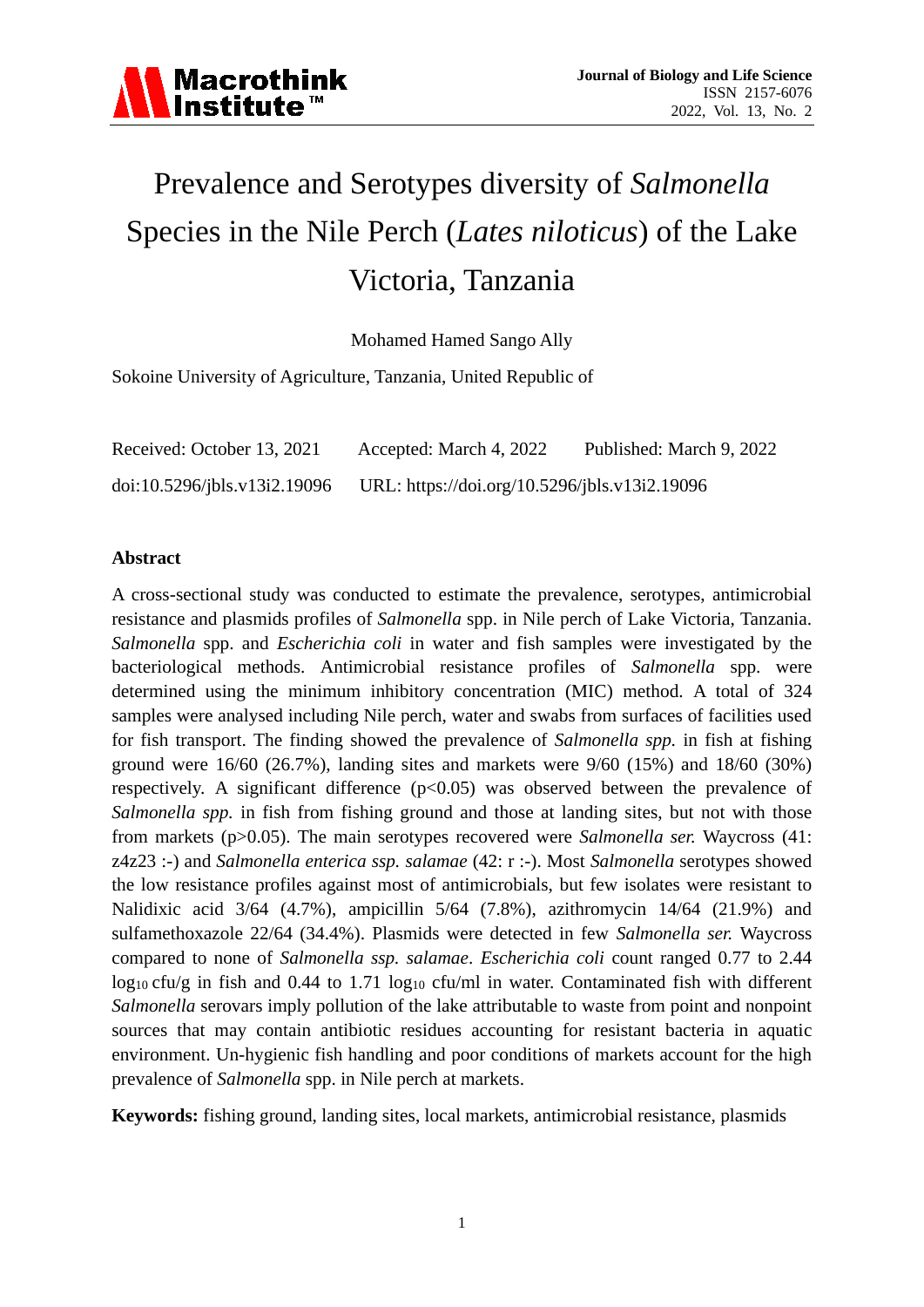

# **1. Introduction**

The genus *Salmonella* is classified into two groups: *Salmonella enterica* and *Salmonella bongori*. *Salmonella enterica* is further divided into six subspecies: enterica I, salamae II, arizonae IIIa, diarizonae IIIb, houtenae IV and indica VI [Ke *et al*., 2014]. Subspecies I comprise most of pathogenic serovars especially non-typhoid responsible for foodborne disease [Puah *et al,.*2016]. Reservoirs of *Salmonella spp.* are diverse and include warm and cold-blooded animals and also from water, plants and soil was reported to harbour the bacteria [Carrasco *et al*, 2012; Ke *at al.,* 2014; Smith *et al.,* 2015]. Subspecies II-VI of *Salmonella* is usually found in poikilothermic animals and include reptiles, amphibians and also reported to be isolated in environmental samples [CFSPH 2013]. Worldwide, human infections that are caused by non-typhoid *Salmonella* are mainly associated with contaminated food and include seafood where, the contamination may occur in fishing ground (fishing area) also along the value chain [Amaglian *et al,* 2012]. Some non-typhoid serovars like *Salmonella* ser*. Weltevreden*, *Salmonella* ser. Agona, *Salmonella* ser. Newport and *Salmonella* ser. Senftenberg have been reported in water and seafood such as shrimps [Uddin *et al.,* 2015]. Non-typhoid *Salmonella* have been representing a food safety, causing salmonellosis due to the consumption of contaminated foods such as fresh produce, eggs, pork, vegetables and seafood [Campioni *et al.,* 2012]

Lake Victoria is associated with different pollutants due to anthropogenic activities most important waste from households, agricultural and hospitals containing pathogens such as *Salmonella* spp. and other bacteria of public health importance [David *et al*., 2009; Norman *et al.,* 2013; Mdegela *et al.,* 2015]. The waste may contain *Salmonella* serovars of animal and environmental sources, also antibiotic residues resulting to resistance bacteria. The resistance character of bacteria is expressed by the genes carried either in chromosomes or plasmids that can be transmitted from bacteria to human [Rychlik *et al.,* 2006; Winfiel *et al,* 2003]. The river Nile perch can be contaminated with *Salmonella* serovars in the aquatic environment being the resistant traits against different classes of antibiotic [Yang *et al.,* 2015]. Either, poor fish handling along the value chain may contribute to cross-contamination of fish with *Salmonella* spp. So far, little is known about antimicrobial resistance of *Salmonella* spp. from river Nile perch value chain of artisanal fishers in the developing countries such as Tanzania.

After fishing, the rivers' Nile perch conveyed into two processing chain/markets, the artisanal fishers mainly targeting domestic and regional markets and those who process fish for export markets mainly to European Union (EU) countries [Kirema-Mukasa, 2012]. The river Nile perch for export are processed following quality management system where in most cases fish products meet national and international microbiological safety standards, though exported products still facing challenges such as alerts and/or rejection due to *Salmonella* spp. and/or *Enterobacteriaceae* contamination as reported by EU through food notification system. The alerts indicated faecal contamination of fish and/or their products. The fish sold in local markets are handled without following quality management system as a result fish are displayed on open tables, the situation which may compromise the quality of fish [David *et al.,* 2009; Baniga *et al,* 20176]. Currently, the river Nile perch market is expanding domestically and regionally however, microbiological quality and safety of fish from these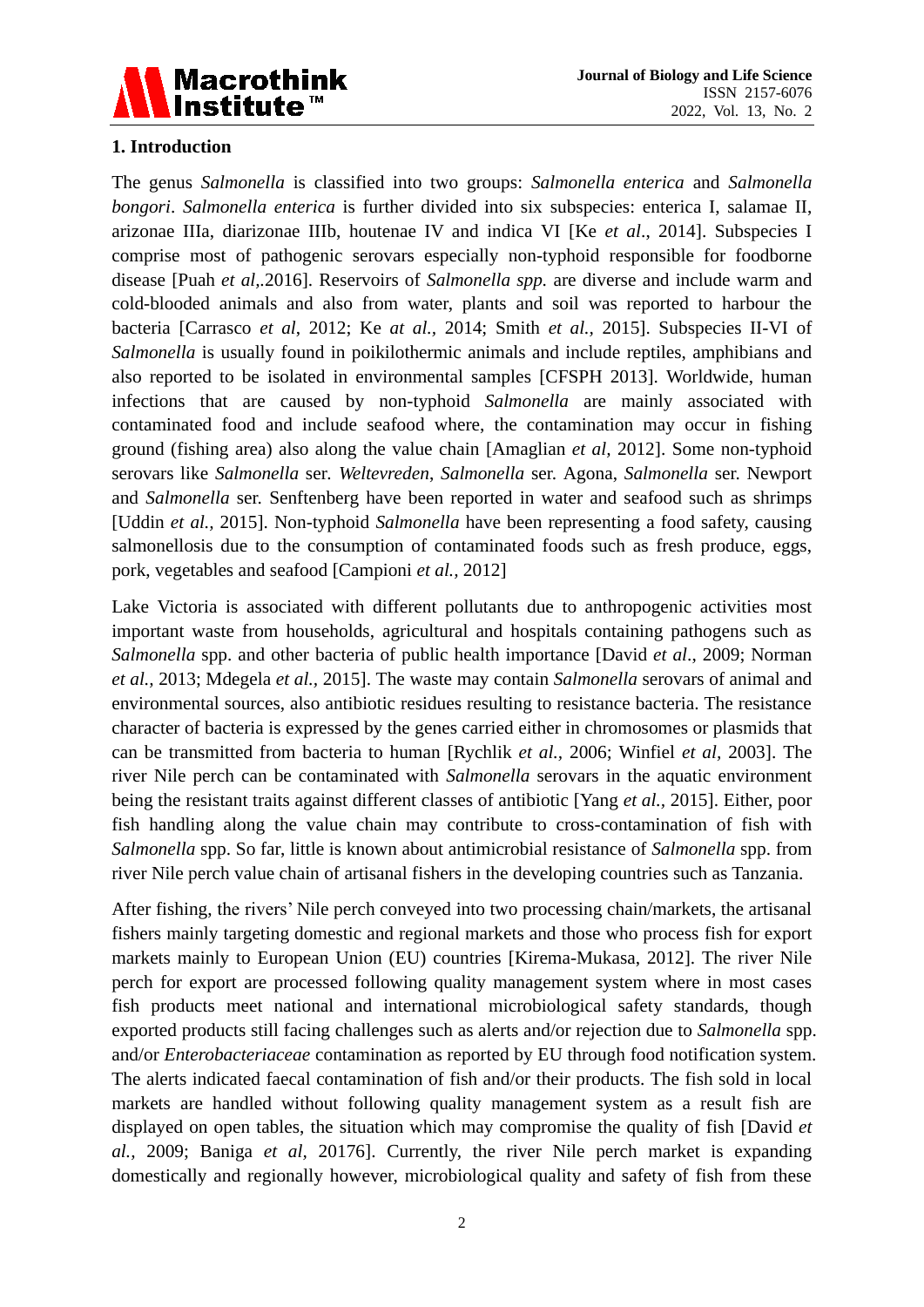

markets is still overlooked and no information to whether they meet national and international standards [Kirema-Mukasa, 2012].

The aim of the study therefore, was to estimate the prevalence, serotypes, antimicrobial resistance and plasmids profiles of *Salmonella spp.* isolated in water and in the Nile perch from artisanal fishers of Lake Victoria, Mwanza, Tanzania.

#### **2. Materials and Methods**

#### *2.1 Study Site*

The study was carried out in Mwanza area of the Lake Victoria basin and sampling points were fishing ground, landing sites and local fish markets located in Ilemela and Nyamagana districts in Mwanza region. Other sampling points include water from rivers crossing urban area and drain into the lake. Sampling sites were selected based on value chain of the Nile perch from artisanal fishers.

#### *2.2 Study Design and Sampling*

A cross-sectional study was conducted from January to July 2017, whereby a total of 352 samples were collected and analysed for *Salmonella* spp. and *E. coli* counts. Samples include 60 Nile perch and 60 waters from six sampling points in fishing ground, 60 Nile perch and 36 waters from six selected landing sites and 60 Nile perch from six local markets. Also, 48 swabs were collected in the boats before putting fish in fishing ground and buckets used to put fish at landing sites. Size of each sample was 1-2 kg fish and water 300 ml in 500 ml glass bottle.

# 2.2.1 Sampling

Nile perch and water were collected in fishing areas where fishermen were fishing on particular day of the visit. Each sampling point visited, 5-15 fish and water samples were collected. Samples were collected while wearing gloves to avoid any possibility of cross-contamination during sampling. Fish samples were collected before were taken on boat, and then put into sterile plastic zip-lock bags. Both fish and water samples were preserved and transported into a cool box containing cooling elements to National Fish Quality Control Laboratory (NFQCL) based in Mwanza for microbiological analysis. In the laboratory, samples were stored refrigerated until the time of analysis which was within 24 hours following sampling.

Fish at landing sites were collected in the morning where fishermen were landing, in each boat; three to four fish were collected depending on how much were available on the day. Water was collected from onshore and offshore of the lake. Onshore water samples, in this study are defined as water collected within 100 metres from the shore of the lake and offshore were the ones collected over 100 metres. Point sources water was collected in the rivers at the course of entry in the lake and at wastewater treatment plant where; samples were taken before and after treatment. Swabs were collected per area of  $100 \text{ cm}^2$  in facilities as recommended in food contact surface sampling guideline [NSW, Government Food Authority. 2013]. The Nile perch from local markets were purchased and taken into sterile plastic zip-lock bags and preserved in a cool box containing cooling elements.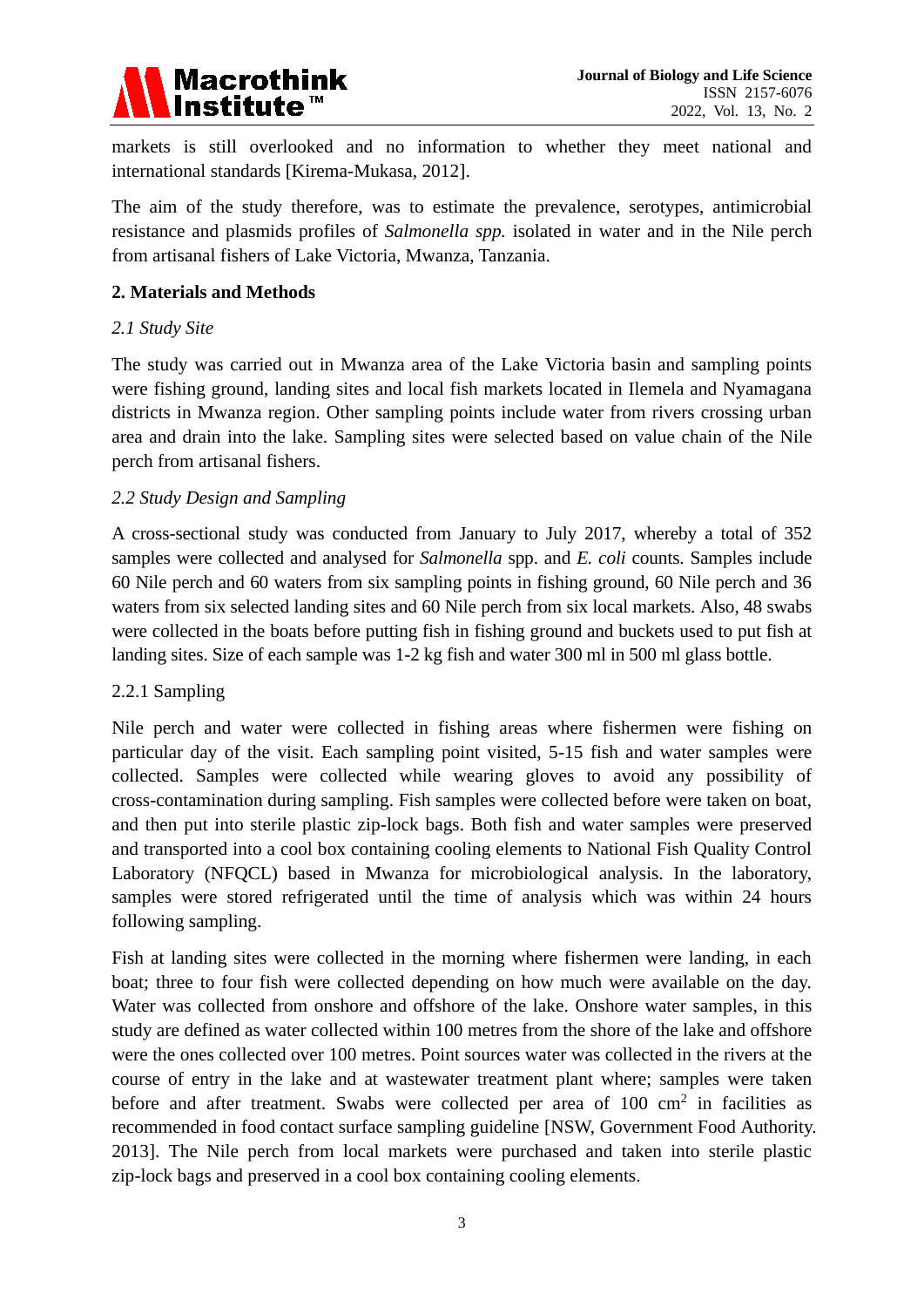



Figure 1. Sketch map showing sampling points

# *2.3 Sample Preparation and Microbiological Analysis*

The Nile perch sample was aseptically prepared by taking four sub-samples comprise intestines, gills, flesh and surface. Fish intestines, gills and flesh were measured into sterile stomacher bag in a ratio of 1:9 between sample and sterile Buffered Peptone Water (BPW) (Oxoid Ltd, England), then homogenised for 60s using Stomacher (Seward 400, UK). Fish surface; a fish in sterile stomacher bag was placed on a tray inclined to about 60 $^{\circ}$ , then 225 ml of BPW was poured and fish was macerated to obtain mucus. The inclination of fish was important to avoid washing the head part which might cross-contaminate the gills. Afterward, BPW containing fish mucus was used for analysis. After washing, fish was transferred on sterile tray, by using 70% methylated spirit, part of surface was disinfected, then sterile razor blade was used to remove skin in disinfected area, then another razor blade was used to chop flesh to 25 grams. The weight was transferred to 225 ml BPW, mixed and homogenised ready for analysis. For gills, a sterile scissor was used to remove gills cover, then using another sterile scissor, gills was chopped, weighed and BPW was added, put into 500 ml glass bottle, mixed and analysed. For intestine, a sterile razor blade was used to open fish carcass longitudinally, then with sterile scissor, lower part of intestine was cut, weighed and BPW was added, mixed and then analysed. Water sample, a 25 ml was measured and mixed into 225 ml of BPW, then analysed. Both fish and water were analysed. according to the proposed protocols.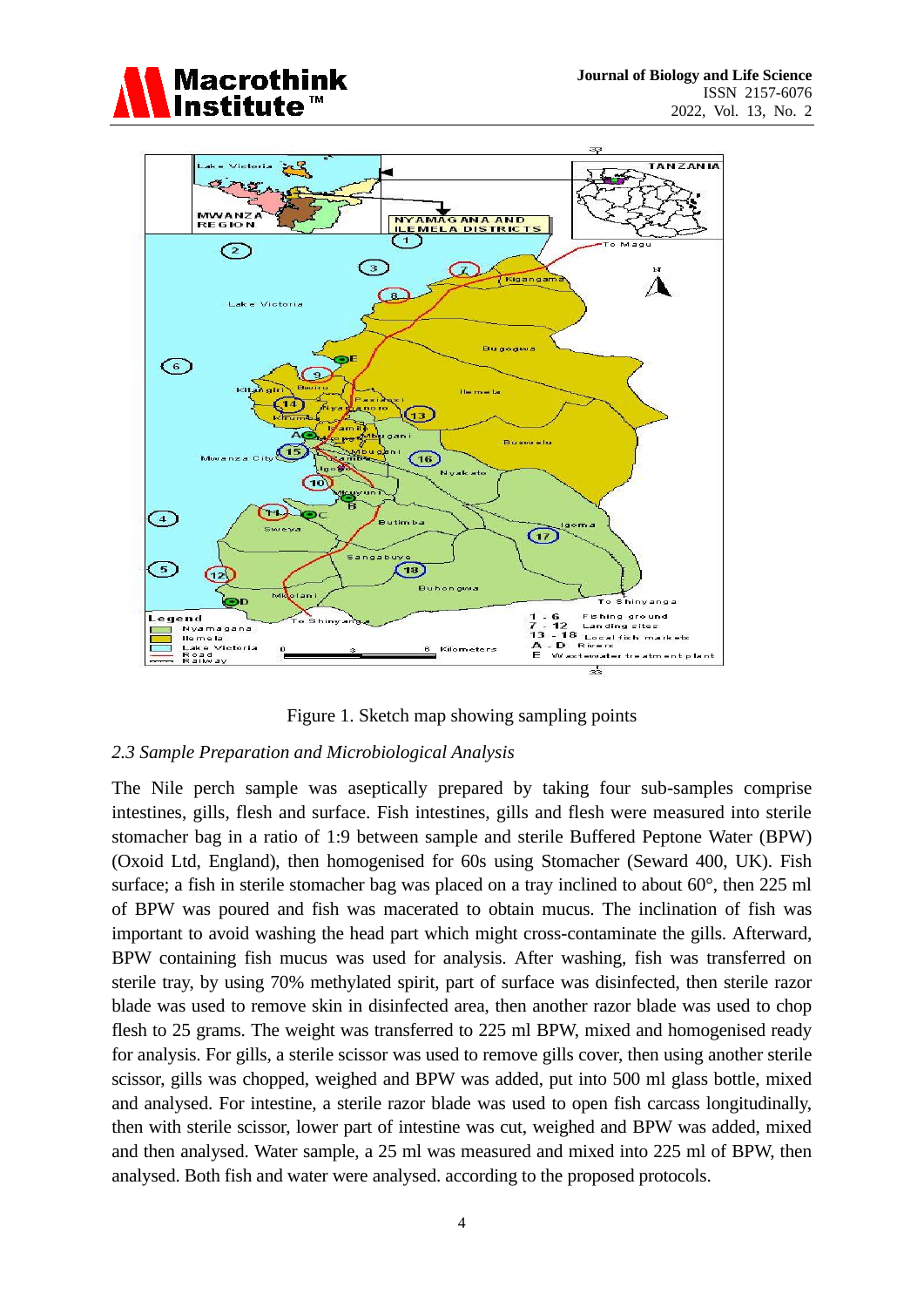

# 2.3.1 Detection of *Salmonella* Species

The *Salmonella* spp. was detected according to the proposed standard bacteriological method (European Committee for Standardization, 2007). Briefly, pre-enrichment was done on BPW, and then sub-cultured for enrichment into Rappaport Vassiliadis broth (Oxoid Ltd, England) and Mueller-Kauffman Tetrathionate-novobiocin (Oxoid Ltd, England). Plating out was done onto Xylose Lysine Deoxycholate (XLD) (Oxoid Ltd, England) and Bismuth Sulphate Agar (BSA) (Sigma-Aldrich, France). Suspect *Salmonella* colonies from XLD and BSA were biochemically confirmed on Triple Sugar Iron Agar slant (Oxoid Ltd, England), agglutinated with polyvalent *Salmonella* O- and H- antisera (Rapid Lab Ltd, UK) and confirmed also by Polymerase Chain Reaction using ST11-ST15 primer. Certified Reference Material (CRMs) *Salmonella* ser. Typhimurium ATCC 13311 (Public Health England, UK) was used as positive control in parallel with samples analysed. The isolates were stored in 50% glycerol at -80ºC for further testing. Then, *Salmonella* isolates were packed and shipped to the *Salmonella* reference laboratory in Padova, Italy; Instituto Zooprofilattico Sperimentale delle Venezie for Serotyping according to the Kauffmann-White Scheme.

# 2.3.2 Antimicrobial Susceptibility Testing

Antimicrobial susceptibility was determined using Sensititre EUVSEC plates for *Salmonella* spp. (Trek Diagnostic System, East Grinstead, UK) based on the European Committee on Antimicrobial Susceptibility Testing [EUCAST 2015]. *Salmonella* isolates were sub-cultured onto blood agar and incubated at 37°C for 24 hours. Subsequently, a loop full of bacterial cells were resuscitated into test tube contain 5 ml sterile distilled water, bacterial turbidity was adjusted equivalent to 0.5 McFarland standard. Afterward, 10 ul were transferred into 11 ml of Mueller Hinton broth II (Oxoid Ltd, England), vortexed and 50 µl were inoculated into each well of Sensititre EUVSEC plate that contain a known concentration of antimicrobials and incubated at 37°C for 16-24 hours. Then, plates were examined using SWIN Software supplied with Sensititre EUVSEC. Antimicrobials used were ampicillin (AMP), cefotaxime (FOT), ceftazidime (TAZ), chloramphenicol (CHL), ciprofloxacin (CIP), colistin (COL), gentamicin (GEN), meropenem (MERO), nalidixic acid (NAL), sulfamethoxazole (SMX), tetracycline (TET), tigecycline (TGC) and trimethoprim (TMP).

# 2.3.3 Plasmids Extraction and Analysis

The plasmids of *Salmonella* serotypes were isolated using bacterial pelleted from 1 ml of overnight culture in Luria Bertani (LB) broth using phenol-chloroform-isoamyl alcohol (25:24:1) extraction method. Extracted plasmids were run in the gel electrophoresis with 0.8% w/v agarose (SRL, India), parallel with 39R and V517 markers of different size (2kb to 147kb). The plasmids DNA bands were visualised and photographed under UV trans-illuminator using quantity one gel documentation system (UVP, England).

# 2.3.4 *Escherichia Coli* Counts

The *Escherichia coli* were enumerated using pour plate technique on commercially available chromogenic *E. coli* agar medium, Brilliance *E. coli*/Coliform selective agar (Oxoid Ltd, England) following incubation at 37ºC for 24 hours as recommended by the manufacturer.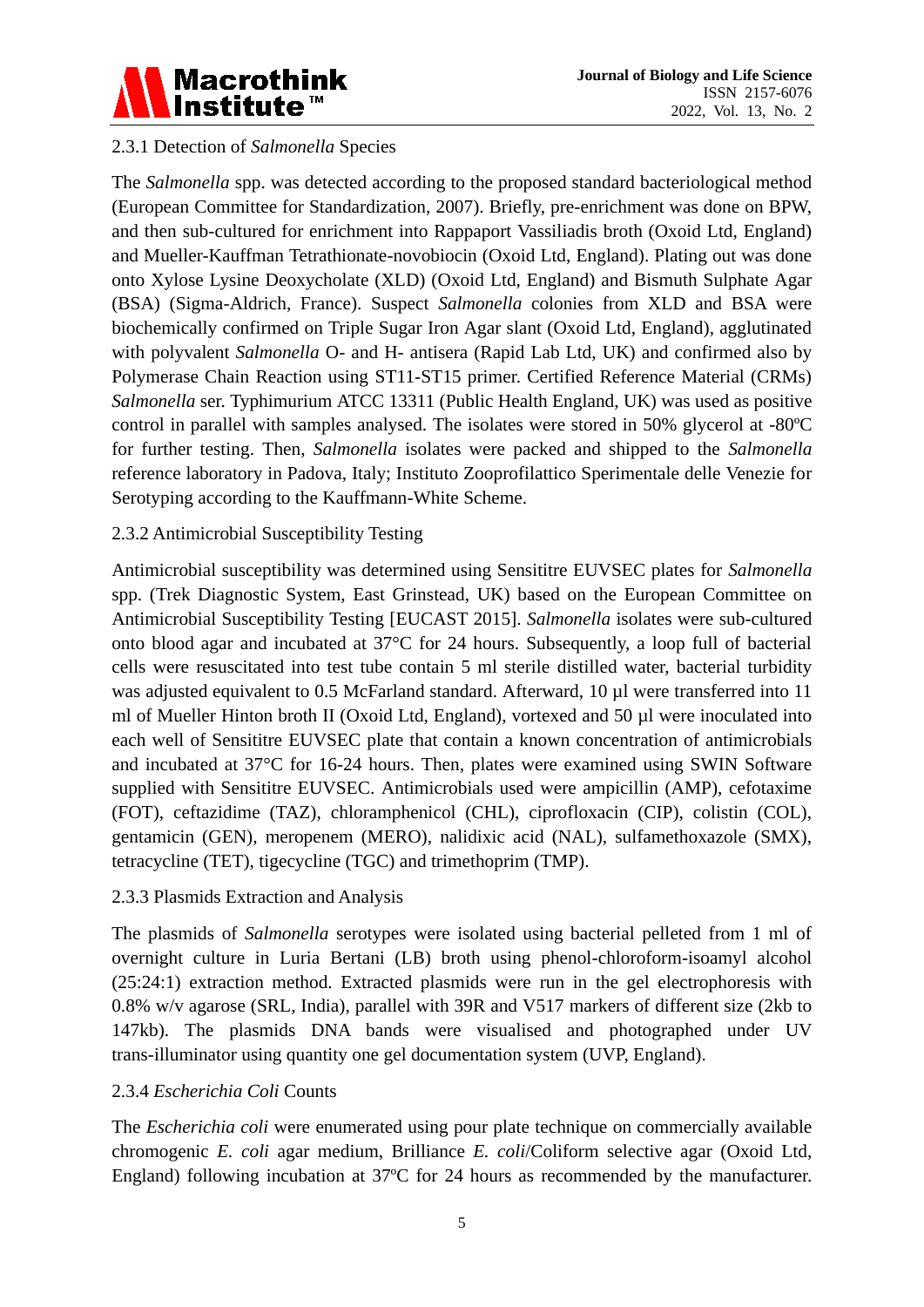

Purple colonies of *E. coli* on plates were counted with the aid of colony counter. Positive control was run in parallel using CRMs *E. coli* ATCC 8739 (Oxoid Limited Remel Inc, UK).

### *2.4 Data Analysis*

Data collected were stored in Microsoft<sup>®</sup> Excel version 2010, then analysed using Stata version 14 (StataCorp LP). *Escherichia coli* counts were analysed using negative binomial regression model specified in generalised linear model with a log link function (Hilbe, 2011). All valid counts (<300 colony forming unit (cfu)) on each plate in dilutions and the weight of fish samples represented by each plate were summed and used as an offset in the analysis. Predictors were fishing ground, landing sites and sample type (intestines, gills and surface). The differences between sampling points are expressed as count ratios (incidence ratios in Stata output). The estimated prevalence of *Salmonella* spp. in the sample categories were analysed by the Chi-square (Epi Info  $^{TM}$ , 2015). Antimicrobial resistance testing (MIC) were interpreted based on epidemiological cut-off points (ECOFFs) values as stated in (EUCAST, 2015) or Clinical and Laboratory Standards Institute (CLSI, 2014) where, all intermediates were classified together as sensitive. The statistically significant difference was considered at p<0.05.

#### **3. Results**

| Location           | <b>Sample</b><br>type& No.<br>of<br>positives<br>per sample<br>tested $(\% )$ | Sub-sample<br>type        | No. of<br><b>Positive</b><br>per<br>S<br>sub-sa<br>mple<br>tested<br>$(\%)$ | <b>Sampling</b><br>point<br>(No.<br>of positives<br>samples) | (Sampling point) Serotype [Sub-sample<br>&No. of positives]                                                                       |
|--------------------|-------------------------------------------------------------------------------|---------------------------|-----------------------------------------------------------------------------|--------------------------------------------------------------|-----------------------------------------------------------------------------------------------------------------------------------|
| Fishing<br>grounds | Fish 16/60<br>(26.7)                                                          | Intestines                | 12/60<br>(20)                                                               | 1 $(5)$ ; 3(4);<br>4(7)                                      | $(1)$ Salmonella ssp. salamae [S; 4, I;2], S.<br>ser. Hvittinfoss $[G;1]$ ; (3) S. ser. Waycross                                  |
|                    |                                                                               | Gills                     | 3/60(5)                                                                     |                                                              | $[I; 2, S;2]$ and $(4)$ S. ser. Waycross $[I;7;$                                                                                  |
|                    |                                                                               | Flesh                     | 0/60(0)                                                                     |                                                              | $G(2)$ .                                                                                                                          |
|                    |                                                                               | Surface of fish           | 6/60<br>(8.3)                                                               |                                                              |                                                                                                                                   |
|                    | Water $5/60$<br>(8.3)                                                         | Lake water                | 5/60<br>(8.3)                                                               | 1(4); 4(1);                                                  | (1) Salmonella ssp. salamae[w;4];<br>(4)<br>Salmonella ser. Typhimurium [w;1]                                                     |
| Landing<br>sites   | Fish<br>9/60<br>(15)                                                          | Intestines                | 6/60<br>(10)                                                                | 7(1); 8(2);<br>9(1); 11(1);                                  | (7) Salmonella ser. Waycross [I; 1], (8)<br>Salmonella ssp. salamae<br>[I;1]<br>and                                               |
|                    |                                                                               | Gills                     | 1/60<br>(1.7)                                                               | 12(4)                                                        | Salmonella ser. Typhimurium [I;1]; (9)<br>Salmonella ser. Waycross [I;1], (11)                                                    |
|                    |                                                                               | Flesh                     | 0/60(0)                                                                     |                                                              | Salmonella ser. Hvittinfoss [I;1] and<br>$(12)$ <i>Salmonella</i> ser. Waycross [ <b>I;1; G;1;</b>                                |
|                    | Surface of fish<br>2/60<br>$S: 2$ ].<br>(3.3)                                 |                           |                                                                             |                                                              |                                                                                                                                   |
|                    | Water<br>3/36(8.3)                                                            | Onshore water             | 3/18<br>(16.7)                                                              | 8(1); 12(2)                                                  | $(8)$ <i>Salmonella</i> ser. Senftenberg [w;1];<br>$(12)$ Salmonella ssp. diarizona[w;1];<br>Salmonella ser. Newport [w;1].       |
|                    |                                                                               | Offshore water            | 0/18(0)                                                                     | N/A                                                          | N/A Salmonella                                                                                                                    |
|                    | Water 3/4                                                                     | River<br>outlet<br>water  | N/A                                                                         | A $(2)$ ; B $(1)$ ;<br>D(1)                                  | $(A)$ <i>Salmonella</i> ser. Singapore [w;1],<br>Salmonella ser. Tilene [ $w;1$ ]; (B) and (D)<br>Salmonella ser. Waycross [w;2]. |
|                    | Swabs<br>0/48(0)                                                              | Swabs of Boats<br>surface | 0/24(0)                                                                     | N/A                                                          | N/A                                                                                                                               |

Table 1. Prevalence and *Salmonella* serotypes distributions in water and Nile perch sample types from different sampling points along the Lake Victoria, Tanzania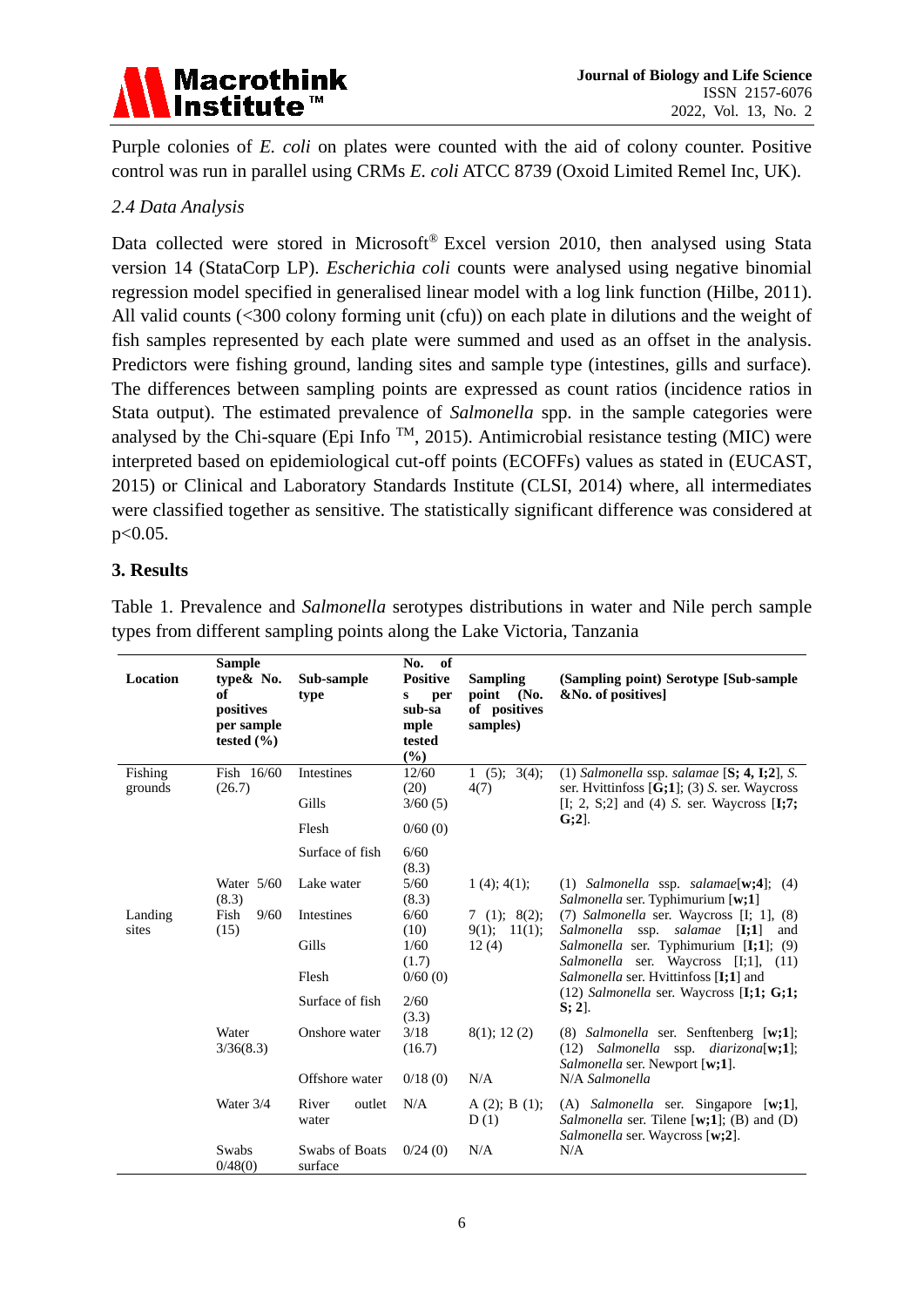

|            |                      | Swabs<br>of<br><b>Buckets</b>  | 0/24(0)                  | N/A                                                       | N/A                                                                                                                                                                                                                                                                                                                                                                                                                                                                                                 |
|------------|----------------------|--------------------------------|--------------------------|-----------------------------------------------------------|-----------------------------------------------------------------------------------------------------------------------------------------------------------------------------------------------------------------------------------------------------------------------------------------------------------------------------------------------------------------------------------------------------------------------------------------------------------------------------------------------------|
| Markets    | Fish $18/60$<br>(30) | surface<br>Intestines<br>Gills | 5/60<br>(8.3)<br>3/60(5) | $13(5)$ ; $14(2)$ ;<br>15(1); 16(4);<br>$17(4)$ ; $18(2)$ | $(13)$ <i>Salmonella</i> ser. Waycross $[S;1, G;1]$ ;<br>Salmonella<br>salamae[G;1];<br>ssp.<br><i>Salmonella</i> ser. Typhimurium<br>[I;1];                                                                                                                                                                                                                                                                                                                                                        |
|            |                      | Flesh                          | 0/60(0)                  |                                                           | <i>Salmonella</i> ser. Hvittinfoss [S;1]; (14)<br>Singapore<br>Salmonella<br>[I;1],<br>ser.                                                                                                                                                                                                                                                                                                                                                                                                         |
|            |                      | Surface of fish                | 12/60<br>(20)            |                                                           | <i>Salmonella</i> ser. Waycross [G;1];<br>(15)<br>Salmonella<br>enterica<br>ssp.enterica* $[S;1]$ ; (16) Salmonella<br>ser.<br>$[S;2]$ , Salmonella<br>Newport<br>ser.<br>Waycross [S;1, I;1], Salmonella<br>ser.<br>Senftenberg [S;1]; (17) Salmonella<br>ser.<br>$[S;1]$ , Salmonella<br>Waycross<br>ser.<br>$[S;1]$ ,<br>Newport<br>Salmonella<br>ser.<br>[S;1], Salmonella<br><b>Hyittinfoss</b><br>ser.<br>Senftenberg [I;1]; (18) Salmonella<br>ser.<br>Waycross [S;2] and Salmonella<br>ser. |
| Wastewater | Water $2/4$          | Water in and<br>outlets        | N/A                      | E(2)                                                      | Typhimurium $[S;1]$ .<br>(E) Salmonella ser. Typhimurium [1],<br><i>Salmonella</i> ser. Senftenberg [1]                                                                                                                                                                                                                                                                                                                                                                                             |

**Legend: S**= fish surface; **G**= fish gills; **I**= fish intestines and **w**= water sample. \*Serovar with only one flagellar antigen.

Table 2. Antimicrobial resistance and plasmids profiles of different *Salmonella serotypes*  isolated from water and Nile perch of Lake Victoria, Tanzania

| <b>Serotypes</b>                    | "kb"<br>Plasmid's<br>(Serotypes) | Resistance at Epidemiological cut off<br>points (ECOFFs)        |
|-------------------------------------|----------------------------------|-----------------------------------------------------------------|
| Salmonella ser. Waycross            | 63, 7.2, 5.1, 3.0(1)             | $SMX$ , COL; GEN $(1)$                                          |
| <i>Salmonella</i> ser. Waycross     | 3.0, 2.7, 2(3)                   | Se $(3)$                                                        |
| Salmonella ser. Waycross            | 63, 2(2)                         | AZI; NAL; SMX (2)                                               |
| Salmonella ser. Waycross            | 63(1)                            | SMX(1)                                                          |
| Salmonella ser. Waycross            | N/A (23)                         | AMP; NAL; SMX (1), AZI (2), SMX (1),                            |
| Salmonella enterica ssp. salamae    | N/A(12)                          | AMP; AZI (2), AMP (1), Se (15)<br>AZI; SMX (1), SMX (1), Se (9) |
| <i>Salmonella</i> ser. Typhimurium  | 100, 3.0, 2.7(1)                 | COL(1)                                                          |
| Salmonella ser. Typhimurium         | 36(4)                            | AZI; SMX $(3)$ , Se $(1)$                                       |
| Salmonella ser. Hvittinfoss         | N/A(4)                           | SMX(4)                                                          |
| Salmonella ser. Senftenberg         | 7.2, 4.4, 2.7(3)                 | AZI; SMX $(2)$ , TET $(1)$                                      |
| Salmonella ser. Senftenberg         | N/A(1)                           | Se(1)                                                           |
| Salmonella ser. Newport             | N/A(4)                           | $SMX(3)$ , Se $(1)$                                             |
| Salmonella spp.                     | N/A(2)                           | Se $(2)$                                                        |
| Salmonella enterica. ssp. enterica* | N/A(1)                           | Se(1)                                                           |
| Salmonella enterica ssp. diarizona  | 100, 3.0, 2.7, 2(1)              | AZI; SMX(1)                                                     |
| <i>Salmonella, ser. Tilene</i>      | N/A(1)                           | AMP; AZI; SMX (1)                                               |

**Legend:** AMP = Ampicillin; AZI = Azithromycin; CHL = Chloramphenicol; CIP =  $Ciprofloxacin; COL = Colistin; FOT = Cefotaxime; GEN = Gentamicin; NAL = Nalidixic$ acid; MERO = Meropenem; SMX = Sulfamethoxazole; TAZ = Ceftazidime; TET = Tetracycline;  $TGC = Tigecyclic$  and  $TMP = Trimethoprim.$  Se = Sensitive.

\* Serovar with only one flagellar antigen.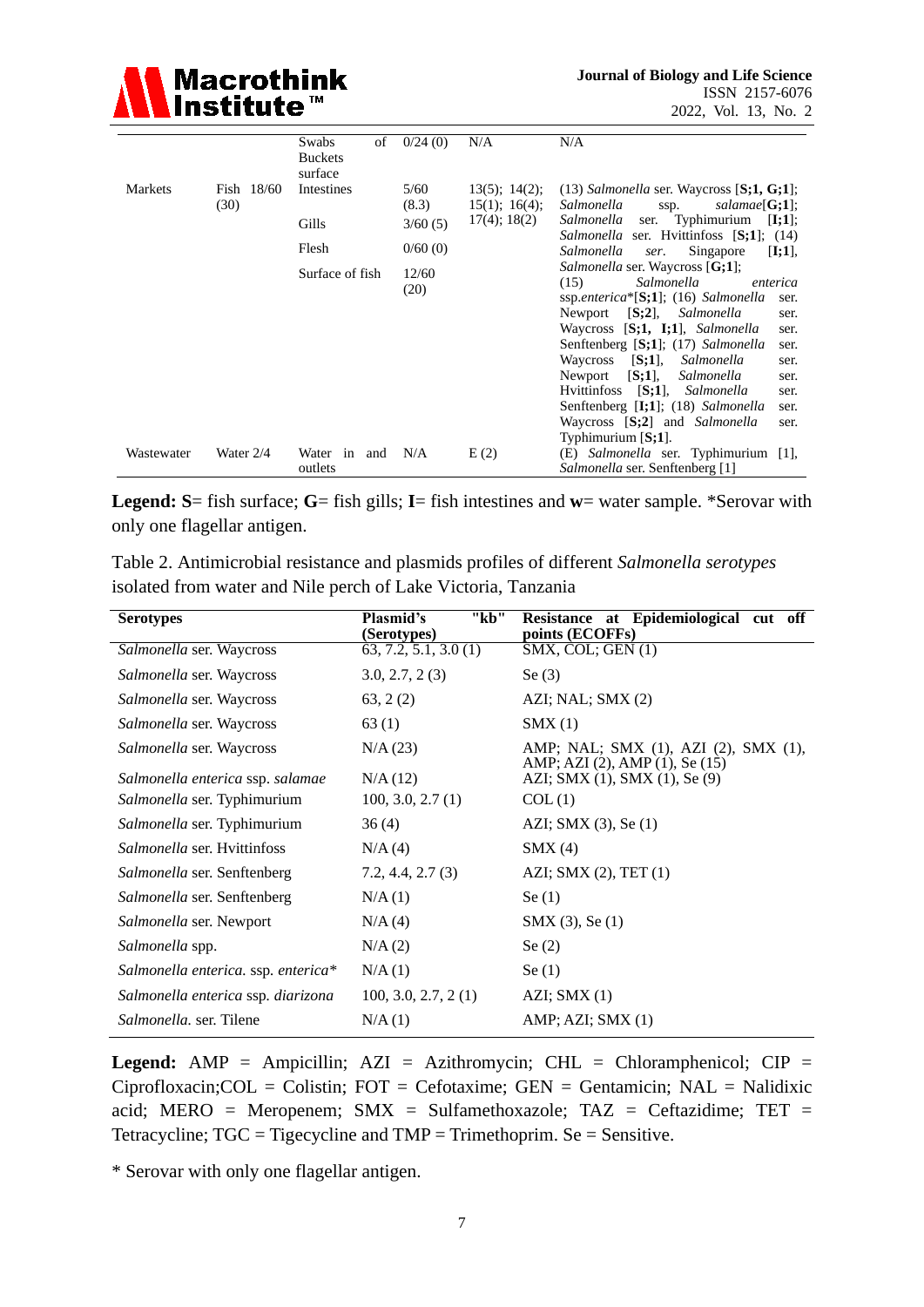

### **4. Discussion**

The Nile perch at markets had the highest prevalence while those at landing sites had the lowest compared to the one at fishing ground. Fish intestines had higher prevalence of *Salmonella* spp. compared to fish surfaces and gills, except Nile perch from markets where they had higher prevalence on surface than in intestines and gills. Three sampling points out of six in fishing ground were contaminated with *Salmonella* serovars. Moreover, waters collected from rivers were also contaminated with *Salmonella* spp. However, none of *Salmonella* spp. was detected in fish flesh and swabs samples. A significant difference (p<0.05) was observed between the prevalence of *Salmonella* spp. in Nile perch at fishing ground and those at landing sites while not with those at markets ( $p > 0.05$ ). Also, significant difference (p<0.05) was observed between the prevalence of *Salmonella* spp. in Nile perch at landing sites and those sampled at markets. *Escherichia coli* counts at fishing ground; for intestines was 2.44 log<sub>10</sub>cfu/g, gills 1.60 log<sub>10</sub>cfu/g, surface 1.13 log<sub>10</sub>cfu/fish surface and for water was 0.35 log<sub>10</sub>cfu/ml. Overall *E. coli* in Nile perch at landing sites were 1.81 log<sub>10</sub>cfu/g for intestines, gills 1.35 log<sub>10</sub>cfu/g and surface  $0.77$  log<sub>10</sub>cfu/fish surface. No significant difference (p>0.05) was found between the *E. coli* counts in intestines, gills and surfaces of fishes at fishing ground and those counts in the same sample types at landing sites. However, most of fish and all swabs had counts below detection limit  $\left(\frac{1.0x}{10}\right)^1$  cfu/g/cm<sup>2</sup>). Data reported for *E. coli* is only of swabs, water and Nile perch at fishing ground and landing sites, but we were unable to analyse for fish from markets because was not part of study.

Findings imply that, Lake Victoria is polluted with waste from animal and environmental sources as evidenced by the presence of both *Salmonella* serotypes in Nile perch and water. Most serovars recovered in water and fish at fishing ground were *Salmonella enterica* ssp. *salamae* and *Salmonella* ser. Waycross. *Salmonella enterica* ssp. *salamae* generally has more restricted distributions and commonly found in reptiles, amphibians and other cold-blooded animal while rarely in poultry a [Chaudry *et al*., 2012]. This subspecies is not commonly associated with a virulence in human and animal, though occasionally causing infection to man [13Chaundry *et al.,* 2012; Ke *at al.,* 2014]. Sources of *Salmonella* ssp. *salamae* in aquatic environment could be attributable to waste from cold-blooded animal found along and perhaps in the lake and also environmental waste which are drained into the lake via rivers and water runoff. *Salmonella* ser. Waycross was not only detected in the Nile perch of fishing ground, but also in fish at landing sites, markets and water from rivers. Previous studies reported *Salmonella* ser. Waycross in poultry, human, farmed animal and monkey in USA and Greece as well isolated from beef in slaughter house in Ghana [Al-Nkhil *et al.,* 1999; Haddock *et al.,* 1991; Halatsi et al.*,* 2006; Stevens *at al.,* 2008]. *Salmonella* ser. Hvittinfoss (16: b: e, n,x) also is rare serotype found in Nile perch from Lake Victoria, previously reported in environmental and vegetables in Thailand [Ananchaipattan *et al.,* 2014]. The presence of *Salmonella* ser. Waycross and other serovars in aquatic environment is due to the tendency of reservoirs to shed these serovars in environment where can stay alive over a period of time and when it rains are carried with water to the lake [Amaglian *et al.,* 2012]. The existence of most non-typhoid *Salmonella* serovars in environment for longer than *E. coli* and other commonly non-typhoid (*Salmonella* ser. Typhimurium and *Salmonella* ser. Enteritidis) is due to the lack of special host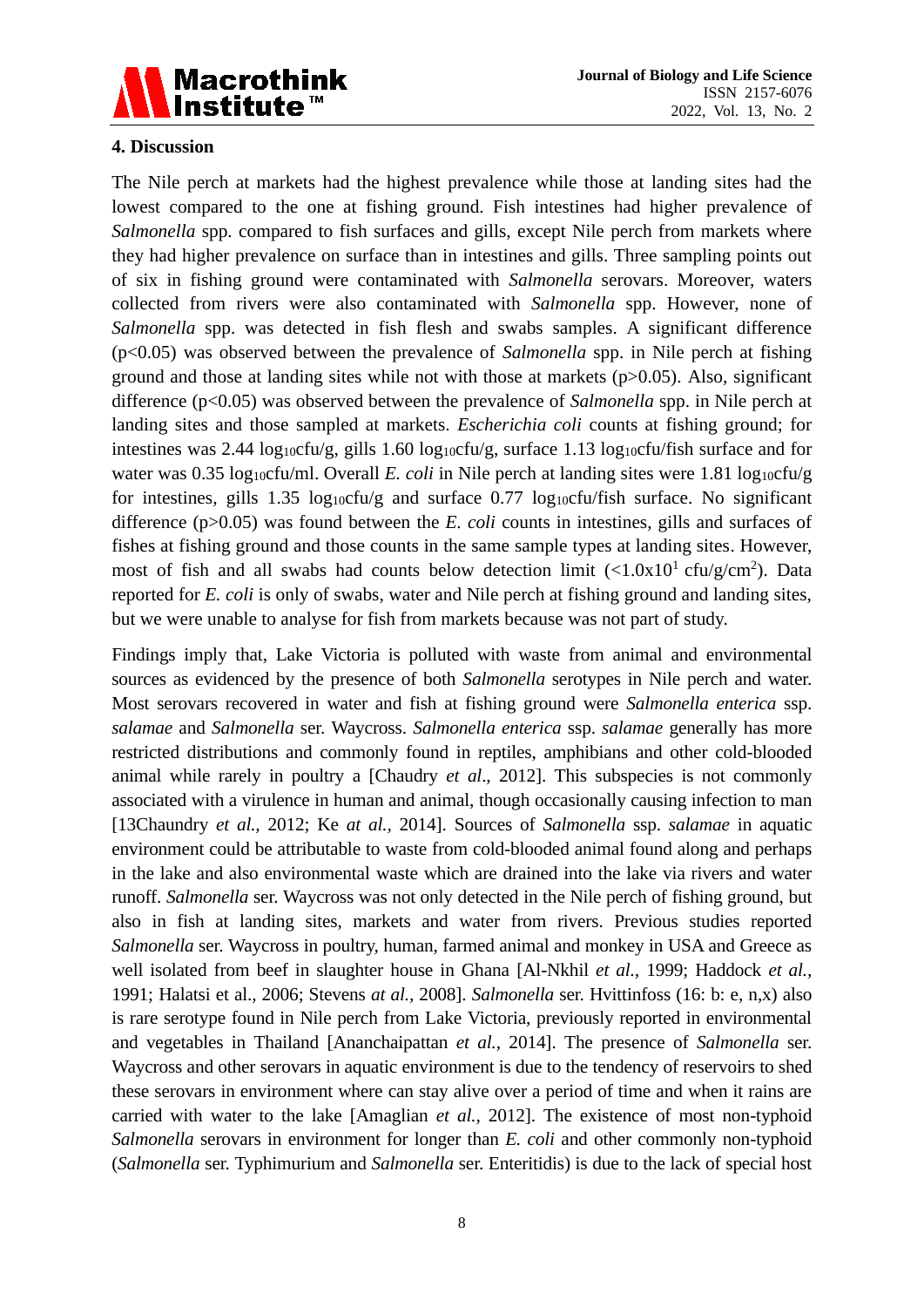

adaptations and ability to colonise a wide range of organisms which ensures their passage to aquatic environments, hence invade the aquatic organisms including Nile perch [Waldner *et al.,* 2012; Winfiel *et al.,* 2003]. To our knowledge, it is the first study to document these serovars in freshwater Nile perch sampled in open water.

The study noted that, boats were not the source of *Salmonella* serovars in fish at fishing ground, because none of *Salmonella* serovar was detected in the swabs. The contaminated fish with *Salmonella* spp. can be the source of pathogen to human if hygienic handling is not implemented efficiently. [Awuor *et al.,* 2011; Winfiel *et al.,* 2003].

The low prevalence of *Salmonella* spp. in the Nile perch at landing sites is due to the possible dying phase of these bacteria which were present in fish at the time of catch. Additionally, since Nile perch sampled at landing sites were not the same catch as those at fishing ground therefore, *Salmonella* spp. in fish at landings could be from contaminated water in fishing ground where fish were caught. Also, *Salmonella* spp. in fish at landing sites could be due to possible cross-contamination with contaminated water at landing sites or poor fish handling in boat after fishing since were handled using bare hands. Serovars detected in Nile perch intestines and gills at landing sites were *Salmonella* ser. Waycross, *Salmonella* ssp. *salamae*, *Salmonella* ser. Hvittinfoss and *Salmonella* ser. Typhimurium (4: i:1,2) previously reported in birds, poultry, animal and environmental samples [Al-Nakhli *et al.,* 1999; Stevens *et al.,* 2008]. The serovars in Nile perch at landing sites are associated with polluted fishing ground where fish were caught as evidenced by the presence of the same serotypes in water and/or Nile perch sampled from fishing ground. Moreover, serovars detected in onshore water at landing sites were *Salmonella* ser. Senftenberg (19: g, [s], t:-), *S.* ser. Newport (6,8: e, h:1,2) and *Salmonella enterica* ssp. *diarizona* (61: l, v: z35). The reservoirs of *Salmonella* ssp. *diarizona* are reptiles, amphibians and farmed animals and are capable of causing infection to man as reported. [Bonke *et al.,* 2012] *Salmonella enterica* ssp. *diarizona* was reported in goats, sheep environment in Switzerland and Great Britain, also from pet snakes in Germany [Schroter *et al.,* 2004; Bonke *et al.,* 2012]. The presence of ssp. *diarizona* and other serovars reported in onshore water are associated with animal such as goats and sheep normally graze along the lake, also might be the number of birds around the shore. However, buckets which were used by fish vendors to put fish at landing site were not the source of *Salmonella* spp. in Nile perch because, none of *Salmonella* spp. was detected in swabs and *E. coli* were below detection limit. The result implies *Salmonella* serovars and *E. coli* found in Nile perch were not cross-contaminated with buckets, but rather from polluted water in fishing ground. Since *E. coli* is an indicator of pathogens in a recent faecal pollution especially of warm - blooded animal, then the reported serovars in this study showed no correlation between *E. coli* and *Salmonella* serovars detected in fish and water.

Poor fish handling could be the source of *Salmonella* spp. in fish at markets. It was observed that, most of fish vendors were using sand from the shore of lake to spread on fish, believing that it reduces spoilage, without considering as potential source of *Salmonella* spp. This is reflected by having more *Salmonella* isolates on Nile perch surfaces than in intestines and gills. Serovars which were detected on fish surfaces at markets were *Salmonella* ser. Waycross, *Salmonella* ser. Singapore (6,7: k: e, n, x), *Salmonella* ser. Newport, *Salmonella*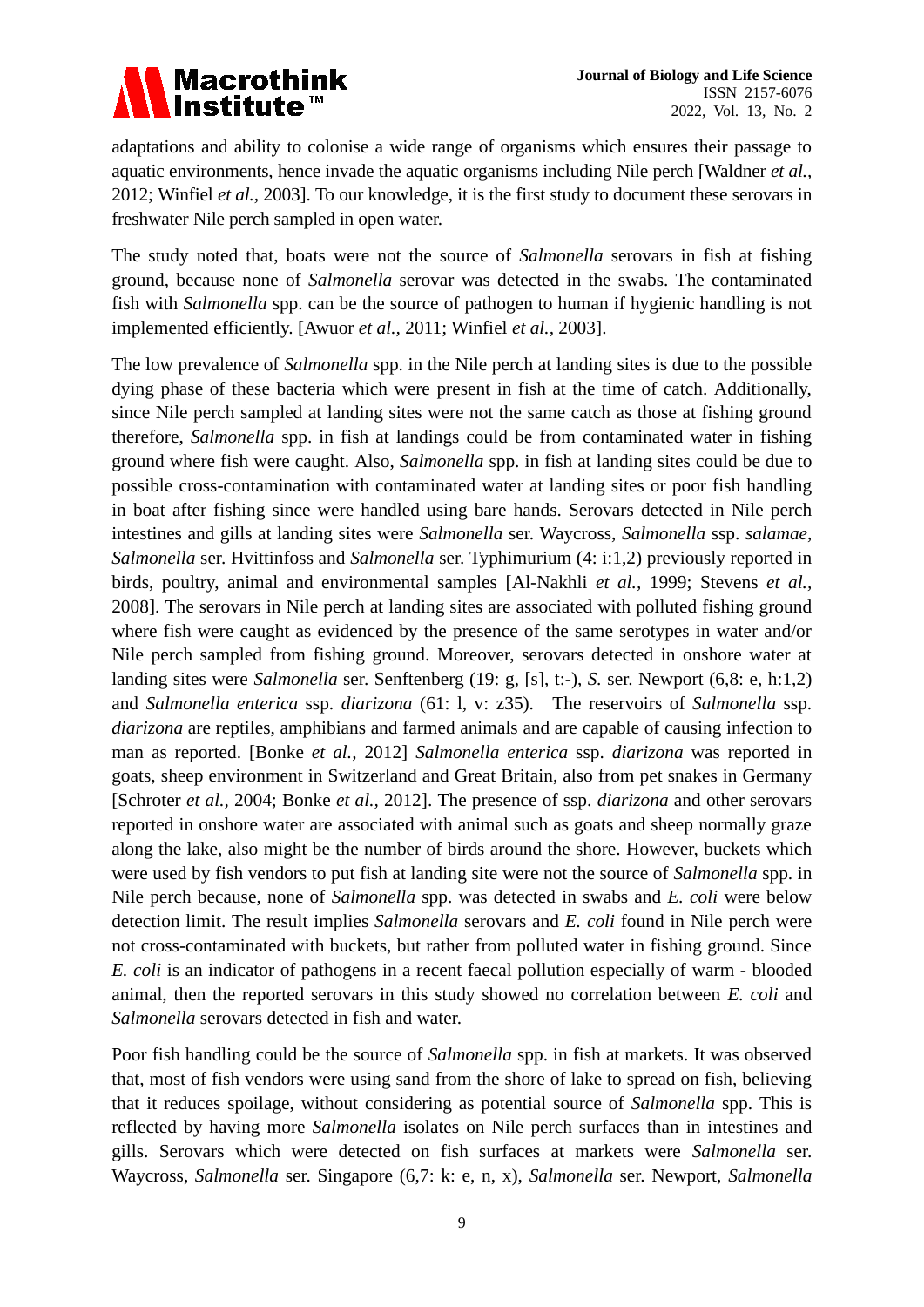# Macrothink<br>Institute™

ser. Typhimurium, *Salmonella* ser. Hvittinfoss, *Salmonella enterica* ssp. *enterica* (16: a:-) and *Salmonella* ser. Senftenberg having varied sources include poultry, animal and environment [Al-Nakhli *et al.,* 1999].

The presence of *Salmonella* serovars on fish surfaces at market showed a phenomenon of cross-contamination of fish associated with animal, poultry and environmental waste around the markets. Since fish were displayed on open tables where flies and insects were present, the presence and coupled with the poor waste disposal nearby to the markets, the flies and other insects probably acted as vehicles for transmission of *Salmonella* spp. to displayed fish. Also, the tendency of some vendors to remove fish maws before selling could be another source of *Salmonella* spp. in fish at markets due to cross-contamination. This could be indicated by *Salmonella* ser. Typhimurium and *Salmonella* ser. Waycross found in gills and intestines, though could be possible that the fish were caught in contaminated areas, as evidenced by *S.* ser. Typhimurium detected in water sample from fishing ground. Detected *Salmonella* spp. in Nile perch at markets in this study is similar to a recent study that reported *Salmonella* spp. in sardines' fish species sold in local markets in Mwanza [Baniga *et al.,* 2017]. It is an indication of persistence poor conditions of local markets linked with faecal contamination in fish sold in retails markets as also reported by others [David *et al.,* 2009; Begum *et al.,* 2010; Budiat *et al.,* 2013]. Since seafood especially Nile perch are eviscerated to remove intestines, cleaned and often cooked before consumed, then *Salmonella* spp. is not considered as potential health risk, though good hygiene should not be neglected during fish processing and handling along the value chain to minimise the risk of cross-contamination [Amaglian *et al.,* 2012].

Table 2 shows *Salmonella* serotypes isolated in water and Nile perch having very low resistance profiles against antibiotic tested. The result demonstrated that few of *Salmonella* serotypes showed resistance to Nalidixic acid 3/64 (4.7%), ampicillin 5/64 (7.8%), azithromycin 14/64 (21.9%) and sulfamethoxazole 22/64 (34.4%) however, all isolates were susceptible to most of antibiotic having MIC values equivalent to ECOFFs and CLSI as recommended by EUCAST guideline. Moreover, Table 2 shows the plasmid profiles of *Salmonella* serovars detected in this study where; *Salmonella* ser. Senftenberg, *Salmonella* ser. Typhimurium and *Salmonella* ssp. *diarizona* had plasmids compared to few *Salmonella* ser. Waycross, however, none of *Salmonella enterica* ssp. *salamae* had plasmids. The antimicrobial resistance profiles in this study are in agreement with other studies in United States, China, Burkina Faso, Malaysia, and Tanzania reported *Salmonella* spp. from different fish species which showed resistance to one or more of these antibiotics [Folster *et al.,* 2015; Uddin *et al.,* 2015; Traore *et al.,* 2015; Hao *et al.,* 2015; Yang *et al.,* 2015]. The existence of *Salmonella* serotypes with multidrug resistance is associated to overuse and/or improper use and disposal of antibiotic resulting to exposure in different environments including aquatic, which in turn contaminate seafood in its natural environment. Natural existence of resistance effects in bacteria against different classes of antibiotic could be the case for *Salmonella* spp. finding on antimicrobial resistance reported in this study. Contaminated fish with multidrug resistant *Salmonella* spp. can act as intermediate for transferring resistance genes to human as had reported in other studies [Amaglian *et al.,* 2012; Ke *et al.,* 2014; Abakpa *et al.,* 2015].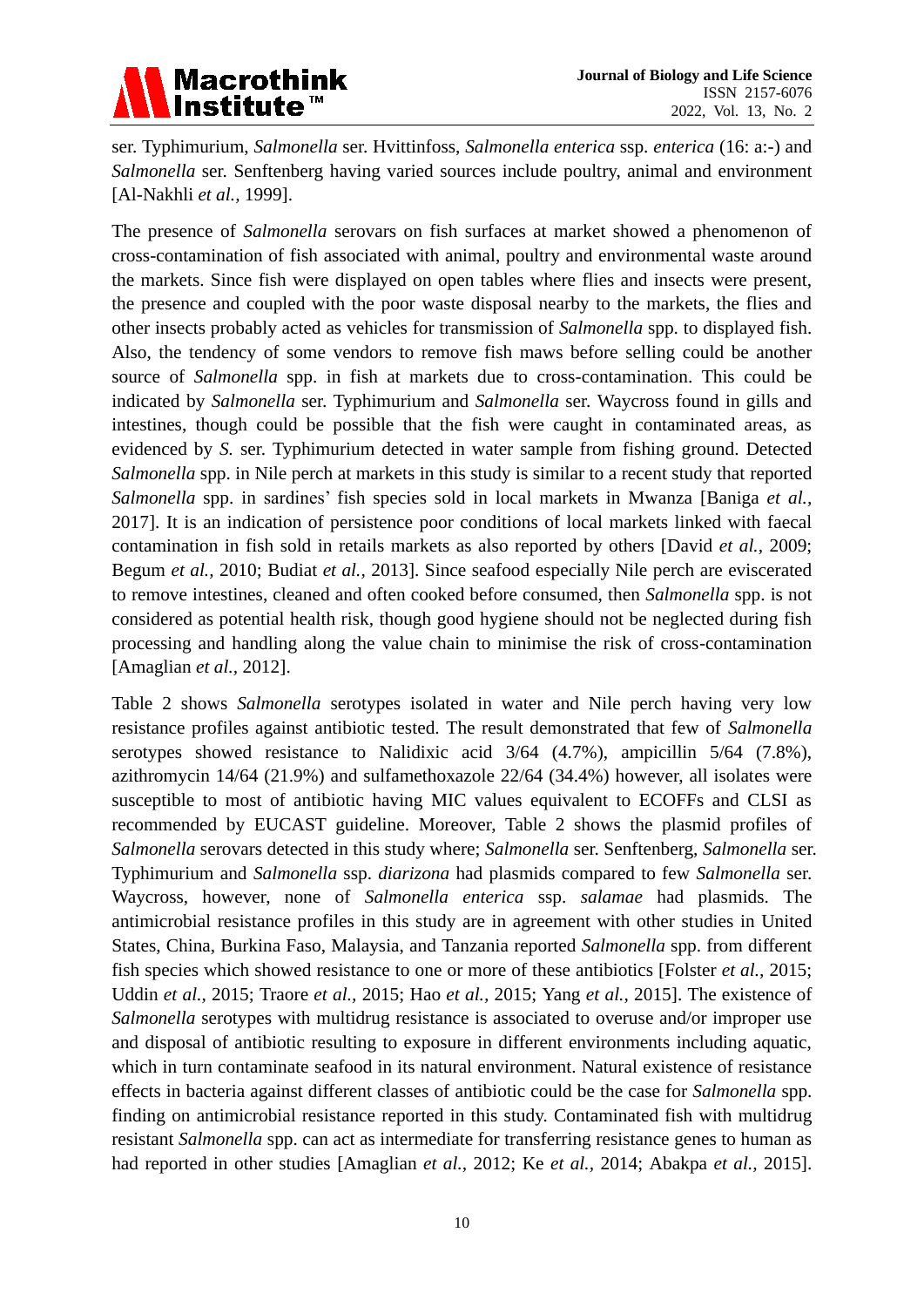

Resistance genes are carried in chromosomes and/or plasmids of bacteria and are transmitted between and among bacteria then to human through infection. Since most *Salmonella* serotypes reported had no plasmids, it suggests that resistance genes could be located in chromosomes but not in plasmids. The finding noted that, there was no relationship between resistance of *Salmonella* serotypes in different antibiotic and possession of plasmids in isolate. Follow up study is required such as whole genome sequencing of *Salmonella* serotypes obtained in this study to determine locations and type of resistance genes of the isolates.

### **5. Conclusion**

The present study has demonstrated that, the Nile perch along its value chain of the Lake Victoria basin are contaminated mainly with uncommon environmental serovars of non-typhoid *Salmonella.* The predominant serotypes reported were *Salmonella* ser. Waycross and *Salmonella enterica* ssp. *salamae* which are rare serovars among *Salmonella* spp. The isolates have low resistance patterns in different classes of antibiotic. Poor hygienic fish handling and conditions of local markets are the key factors contributing significantly to *Salmonella* spp. contamination in fish sold in local markets around Mwanza city.

#### **References**

Abakpa, G. O., Umoh, V. J., Ameh, J. B., Yakubu, S. E., Kwaga, J. K. P., & Kamaruzaman, S. (2015). Diversity and antimicrobial resistance of Salmonella enterica isolated from fresh produce and environmental samples. *Environmental Nanotechnology, Monitoring and Management*, *3*, 38-46. https://doi.org/10.1016/j.enmm.2014.11.004

Al-Nakhli, H. M., Al-Ogaily, Z. H., & Nassar, T. J. (1999). Representative Salmonella serovars isolated from poultry and poultry environments in Saudi Arabia. *Revue Scientifique et Technique (International Office of Epizootics)*, *18*(3), 700-709. https://doi.org/10.20506/rst.18.3.1185

Amagliani, G., Brandi, G., & Schiavano, G. F. (2012). Incidence and role of Salmonella in seafood safety. *Food Research International*, *45*(2), 780-788. https://doi.org/10.1016/j.foodres.2011.06.022

Ananchaipattana, C., & Hosotani, Y., Kawasaki, S., Bari, L. Md., Yamaguchi, K. A., & Inatsu, Y. (2014). Serotyping, RAPD Grouping and Antibiotic Susceptibility Testing of Salmonella Enterica Isolated from Retail Foods in Thailand. *Food Science and Technology Research*, *20*(4), 905-913. https://doi.org/10.3136/fstr.20.905

Awuor, W. S., Miruka, O. D., & Eliud, W. N. (2011). Charaterisation of Salmonella Isolated from Nile Tilapia ( Oreochromis niloticus ) along Lake Victoria Beaches in Western Kenya, *40105*(8), 1394-1399.

Baniga, Z., Dalsgaard, A., Mhongole, O. J., Madsen, H., & Mdegela, R. H. (2017). Microbial quality and safety of fresh and dried Rastrineobola argentea from Lake Victoria, Tanzania. *Food Control*, *81*, 16-22. https://doi.org/10.1016/j.foodcont.2017.05.023

Begum, M., Tweb, A., Ahmed, A., Das, M., & Parveen, S. (2010). A Comparative Microbiological Assessment of Five Types of Selected Fishes Collected from Two Different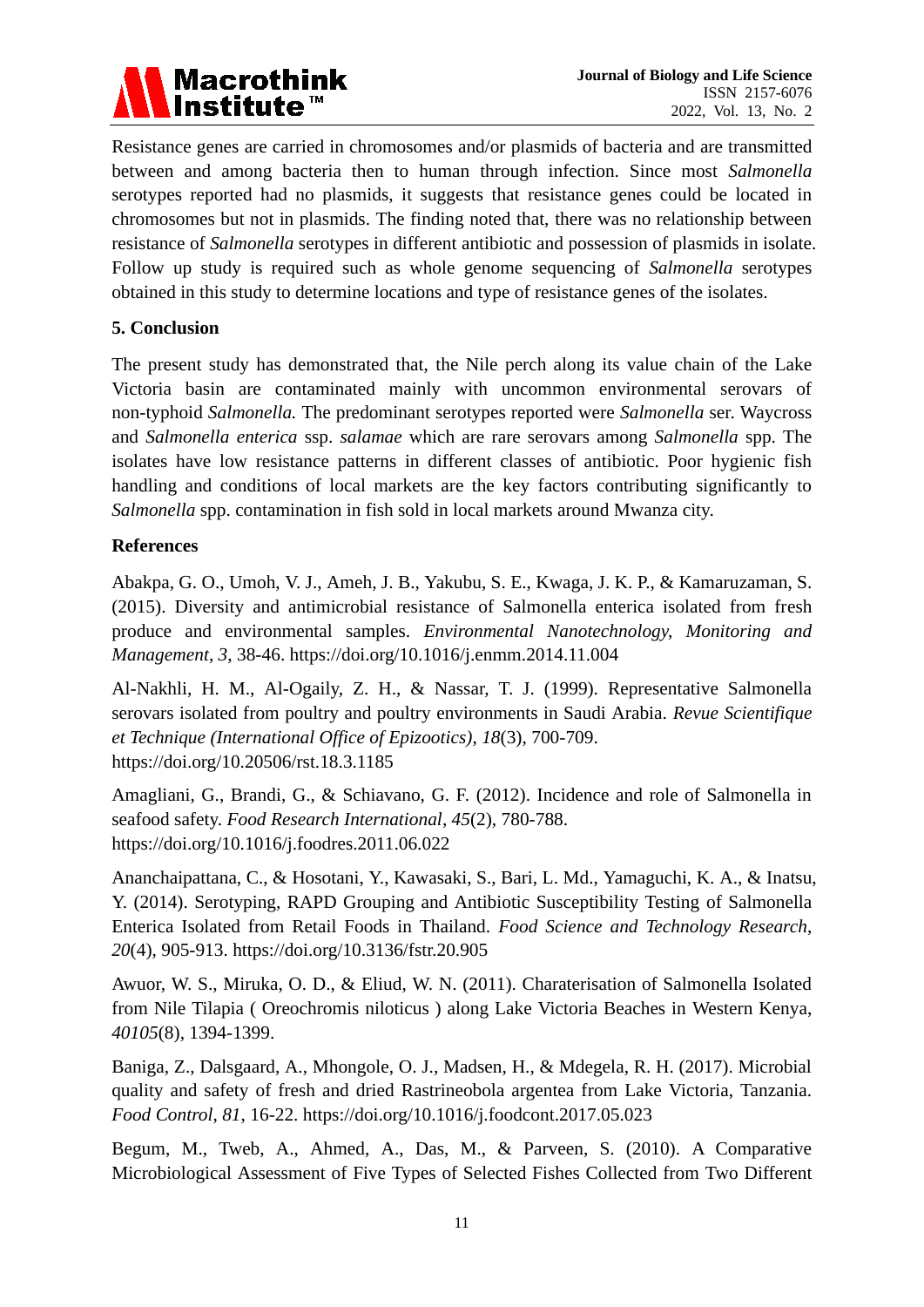

Market. *Advances in Biological Research*, *4*(5), 259-265.

Bonke, R., Wacheck, S., Bumann, C., Thum, C., Stüber, E., König, M., Stephan, R., & Fredriksson-Ahomaa, M. (2012). High prevalence of Salmonella enterica subsp. diarizonae in tonsils of sheep at slaughter. *Food Research International*, *45*(2), 880-884. https://doi.org/10.1016/j.foodres.2011.01.050

Budiati, T., Rusul, G., Wan-abdullah, W. N., & Mat, Y. (2013). Prevalence, antibiotic resistance and plasmid pro fi ling of Salmonella in cat fi sh ( Clarias gariepinus ) and tilapia ( Tilapia mossambica ) obtained from wet markets and ponds in Malaysia. *Aquaculture*, *372*-*375*, 127-132. https://doi.org/10.1016/j.aquaculture.2012.11.003

Campioni, F., Moratto Bergamini, A. M., & Falcão, J. P. (2012). Genetic diversity, virulence genes and antimicrobial resistance of Salmonella Enteritidis isolated from food and humans over a 24-year period in Brazil. *Food Microbiology*, *32*(2), 254-264. https://doi.org/10.1016/j.fm.2012.06.008

Carrasco, E., Morales-Rueda, A., & García-Gimeno, R. M. (2012). Cross-contamination and recontamination by Salmonella in foods: A review. *Food Research International*, *45*(2), 545-556. https://doi.org/10.1016/j.foodres.2011.11.004

CFSPH. (2013). *Salmonellosis: Paratyphoid, Nontyphoidal Salmonellosis*. Lowa State University.

Chandry, P. S., Gladman, S., Moore, S. C., Seemann, T., Crandall, K. A., & Fegan, N. (2012). A genomic island in Salmonella enterica ssp. salamae provides new insights on the genealogy of the locus of enterocyte effacement. *PLoS ONE*, *7*(7). https://doi.org/10.1371/journal.pone.0041615

David, O. M., Wandili, S., Kakai, R., & Waindi, E. N. (2009). Isolation of Salmonella and Shigella from fish harvested from the Winam Gulf of Lake Victoria, Kenya. *Journal of Infection in Developing Countries*, *3*(2), 99-104. https://doi.org/10.3855/jidc.56

EUCAST. (2015). The European Committee on Antimicrobial Susceptibility Testing. Routine and extended internal quality control as recommended by EUCAST, 0-14.

European Committee for Standardization. (2007). *ISO 6579: Microbiology of food and animal feeding stuffs - Horizontal method for the detection of Salmonella spp.* (No. 6579). *International Organization for Standardization, Geneva*. Geneva. Retrieved from https://www.iso.org/obp/ui/#iso:std:iso:6579:-1:ed-1:v1:en

Folster, J. P., Campbell, D., Grass, J., Brown, A. C., Bicknese, A., Tolar, B., … & Whichard, J. M. (2015). Identification and characterization of multidrug-resistant Salmonella enterica serotype Albert isolates in the United States. *Antimicrobial Agents and Chemotherapy*, *59*(5), 2774-2779. https://doi.org/10.1128/AAC.05183-14

Haddock, R. L., Gangarosa, E. J., Nocon, F. A., & Murlin, M. (1991). Observations on the ecology of Salmonella waycross and Salmonella typhimurium on Guam. *Asia-Pacific Journal of Public Health / Asia-Pacific Academic Consortium for Public Health*, *5*(3), 256-261. https://doi.org/10.1177/101053959100500312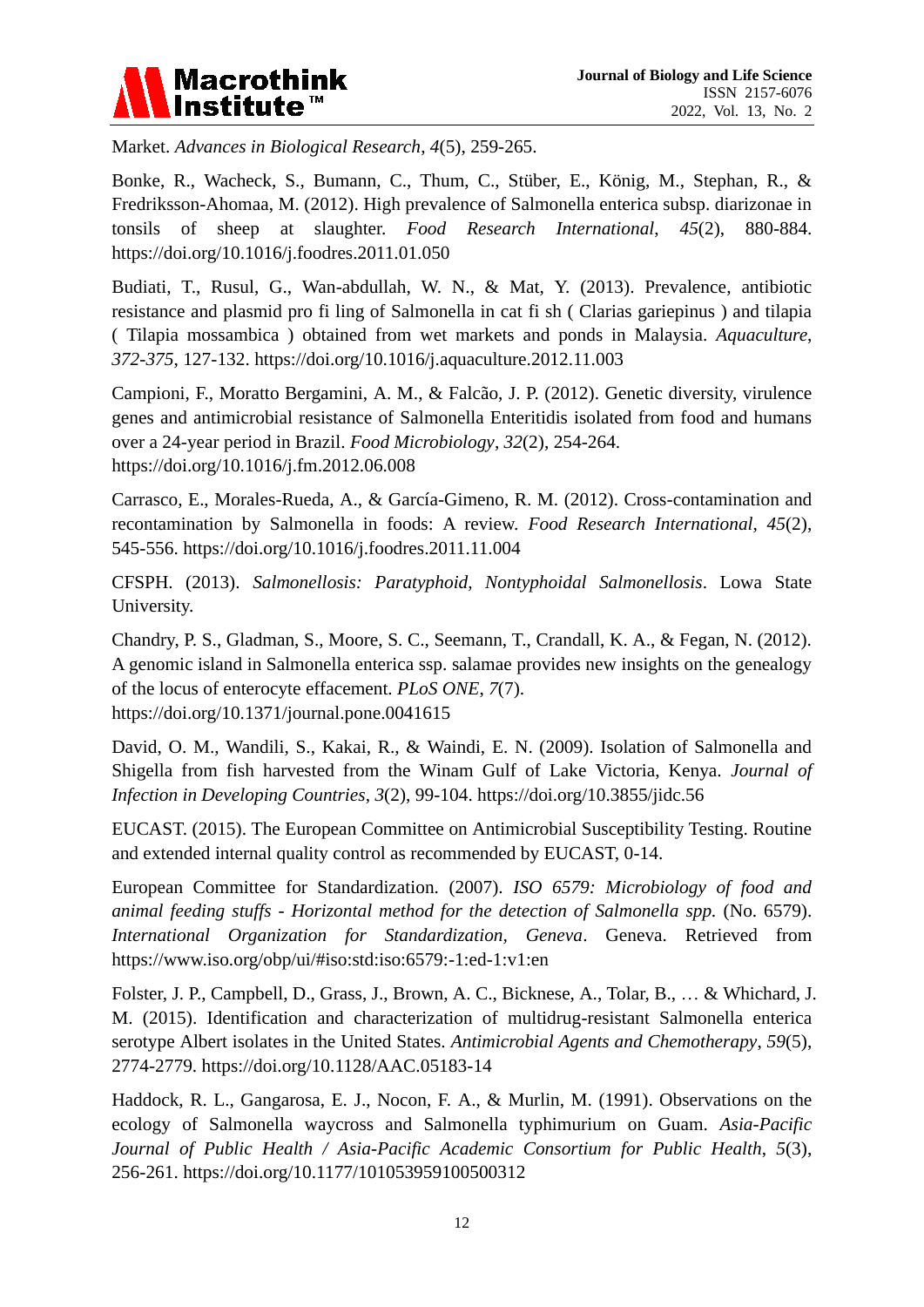

Halatsi, K., Oikonomou, I., Lambiri, M., Mandilara, G., Vatopoulos, A., & Kyriacou, A. (2006). PCR detection of Salmonella spp. using primers targeting the quorum sensing gene sdiA. *FEMS Microbiology Letters*, *259*(2), 201-207. https://doi.org/10.1111/j.1574-6968.2006.00266.x

Hao, H., Yuan, Z., Kuang, X., Hao, H., Dai, M., Wang, Y., … & Yuan, Z. (2015). Serotypes and antimicrobial susceptibility of Salmonella spp. isolated from farm animals in China. *Frontiers in Microbiology*, *6*(JUN). https://doi.org/10.3389/fmicb.2015.00602

Hilbe, J. M. (2011). Negative Binomial Regression. *Modeling Count Data*, 126-161. https://doi.org/10.1017/CBO9780511973420

Ke, B., Sun, J., He, D., Li, X., Liang, Z., & Ke, C. (2014). Serovar distribution, antimicrobial resistance profiles, and PFGE typing of Salmonella enterica strains isolated from 2007–2012 in Guangdong, China. *BMC Infectious Diseases*, *14*(1), 338. https://doi.org/10.1186/1471-2334-14-338.

Kirema-Mukasa, C. T. (2012). *SmartFish Working Papers Kirema-Mukasa, C. T. (n.d.). SmartFish Working Papers No 013 Regional fish trade in eastern and southern Africa ‐ Products and Markets : A Fish Traders Guide Prepared by.No 013 Regional fish trade in eastern and southern Africa ‐* (ISBN). Ebene, Mauritius.

Mdegela, R. H., Mhongole, O. J., Kamundia, P. W., Byarugaba, D., & Mbuthia, P. G. (2015). Identification of Salmonella and Vibrio in Water and Oreochromis niloticus in Mwanza Gulf, Lake Victoria, Tanzania. *International Journal of Current Research*, *7*(7), 18087-18092.

Norman, S. A., Hobbs, R. C., Wuertz, S., Melli, A., Beckett, L. A., Chouicha, N., … & Miller, W. A. (2013). Fecal pathogen pollution: sources and patterns in water and sediment samples from the upper Cook Inlet, Alaska ecosystem. *Environmental Science: Processes & Impacts*, *15*(5), 1041. https://doi.org/10.1039/c3em30930d

NSW Government Food Authority. (2013). *Environmental swabbing: A guide to method selection and consistent technique*.

Puah, S. M., Chua, K. H., Ai, J., Anne, M., & Anne Tan, J. A. M. (2016). Prevalence of virulent resistant salmonella enterica strains from sushi and sashimi samples in Malaysia. *Tropical Biomedicine*, *33*(3), 476-485.

Rychlik, I., Gregorova, D., & Hradecka, H. (2006). Distribution and function of plasmids in Salmonella enterica. *Veterinary Microbiology*, *112*(1), 110. https://doi.org/10.1016/j.vetmic.2005.10.030

Schroter, M., Roggentin, P., Hofmann, J., Speicher, A., Laufs, R., & Mack, D. (2004). Pet Snakes as a Reservoir for Salmonella enterica subsp. diarizonae (Serogroup IIIb): a Prospective Study. *Applied and Environmental Mcrobiology*, *70*(1), 613-615. https://doi.org/10.1128/AEM.70.1.613-615.2004

Smith, S. I., Fowora, M. A., Atiba, A., Anejo-Okopi, J., Fingesi, T., Adamu, M. E., … & Odeigah, P. (2015). Molecular Detection of Some Virulence Genes in Salmonella Spp Isolated from Food Samples in Lagos, Nigeria. *Animal and Veterinary Sciences*, *3*(1), 22.